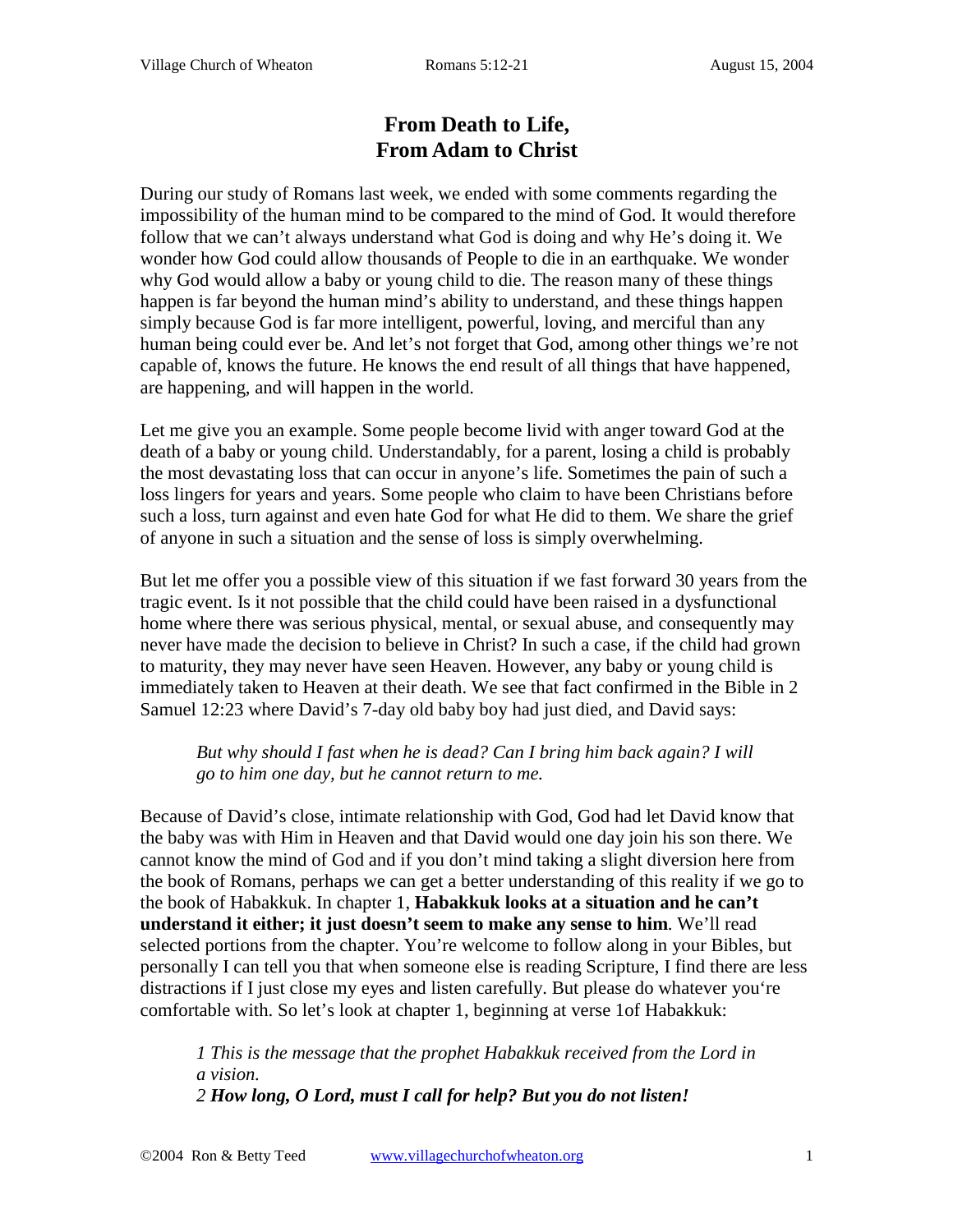*"Violence!" I cry, but you do not come to save. 3 Must I forever see this sin and misery all around me? Wherever I look, I* 

*see destruction and violence. I am surrounded by people who love to argue and fight.* 

Has anyone ever felt like that?

*4 The law has become paralyzed and useless, and there is no justice given in the courts. The wicked far outnumber the righteous, and justice is perverted with bribes and trickery.* 

*5 The Lord replied, "Look at the nations and be amazed! Watch and be astounded at what I will do! For I am doing something in your own day, something you wouldn't believe even if someone told you about it.* 

*6 I am raising up the Babylonians to be a new power on the world scene. They are a cruel and violent nation who will march across the world and conquer it.* 

*7 They are notorious for their cruelty. They do as they like, and no one can stop them.* 

### **Habakkuk responds:**

*12 O Lord my God, my Holy One, you who are eternal—is your plan in all of this to wipe us out? Surely not! O Lord our Rock, you have decreed the rise of these Babylonians to punish and correct us for our terrible sins. 13 You are perfectly just in this. But will you, who cannot allow sin in any form, stand idly by while they swallow us up? Should you be silent while the wicked destroy people who are more righteous than they? 17 Will you let them get away with this forever? Will they succeed forever in their heartless conquests?* 

How many of us have thought these same thoughts? How could a good God allow a man like Hitler to come to power? How could He allow a plague to kill millions of people? How could He allow a small child to be killed by a drunk driver? We get these questions all the time from people who don't want to believe in God and **who must think that God needs their opinions in order to do the right thing**. Let's continue now to see what happens in Habakkuk 2, as Habakkuk says:

*1 I will climb up into my watchtower now and wait to see what the Lord will say to me and how he will answer my complaint. 2 Then the Lord said to me,* 

### **God answers Habakkuk:**

*"Write my answer in large, clear letters on a tablet, so that a runner can read it and tell everyone else.* 

*4 "Look at the proud! They trust in themselves, and their lives are crooked; but the righteous will live by their faith.*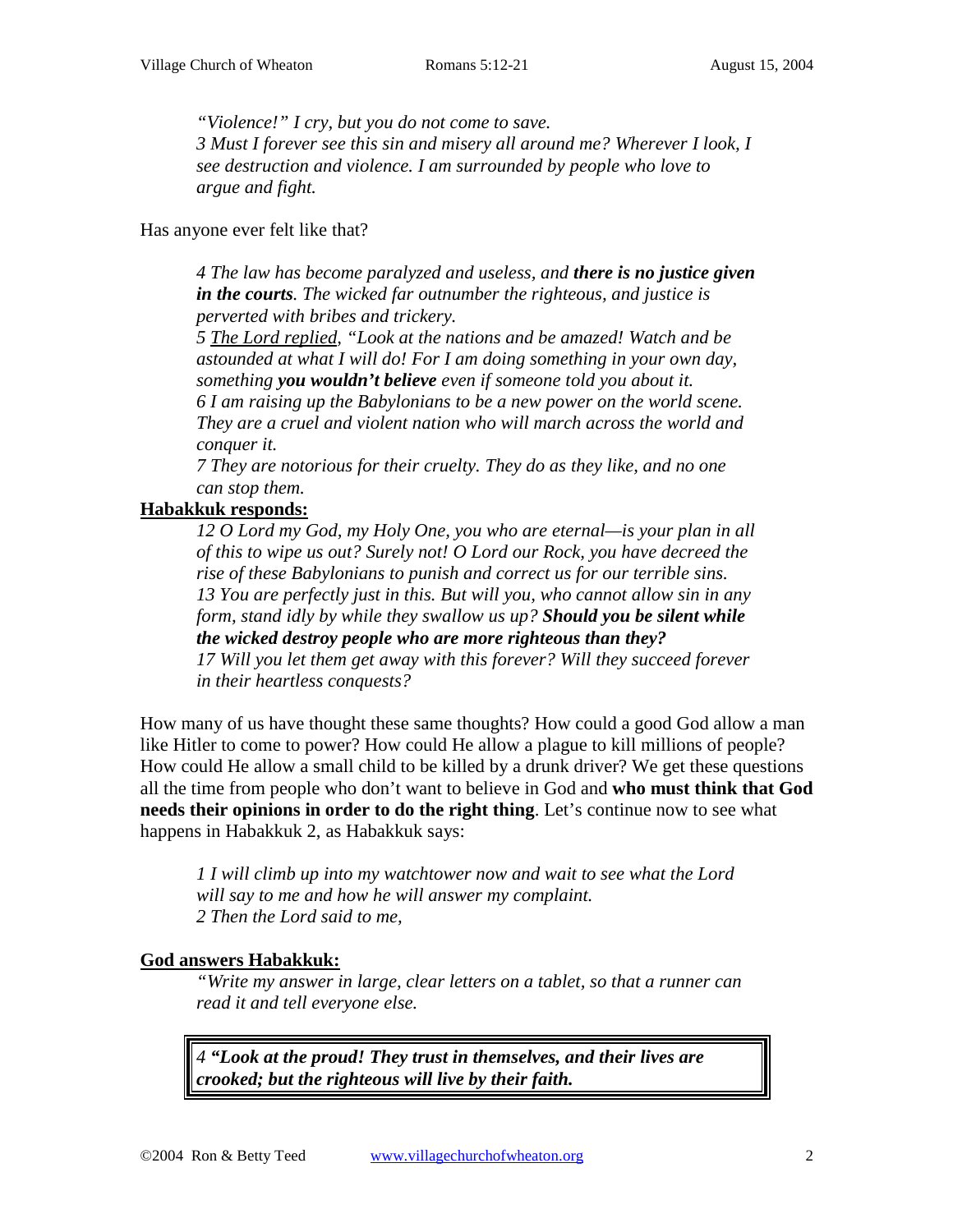*5 Wealth is treacherous, and the arrogant are never at rest. They range far and wide, with their mouths opened as wide as death, but they are never satisfied. In their greed they have gathered up many nations and peoples.* 

*6 But the time is coming when all their captives will taunt them, saying, 'You thieves! At last justice has caught up with you! Now you will get what you deserve for your oppression and extortion!'* 

*8 You have plundered many nations; now they will plunder you. You murderers! You have filled the countryside with violence and all the cities, too.* 

*9 "How terrible it will be for you who get rich by unjust means! You believe your wealth will buy security.* 

*12 "How terrible it will be for you who build cities with money gained by murder and corruption!* 

*13 Has not the Lord Almighty promised that the wealth of nations will turn to ashes? They work so hard, but all in vain!* 

*14 For the time will come when all the earth will be filled, as the waters fill the sea, with an awareness of the glory of the Lord.*

*15 "How terrible it will be for you who make your neighbors drunk! You force your cup on them so that you can gloat over their nakedness and shame.* 

*16 But soon it will be your turn! Come, drink and be exposed! Drink from the cup of the Lord's judgment, and all your glory will be turned to shame. 18 "What have you gained by worshiping all your man-made idols? How foolish to trust in something made by your own hands! What fools you are to believe such lies!* 

*19 How terrible it will be for you who beg lifeless wooden idols to save you. You ask speechless stone images to tell you what to do. Can an idol speak for God? They may be overlaid with gold and silver, but they are lifeless inside.* 

*20 But the Lord is in his holy Temple. Let all the earth be silent before him."* 

Sounds like, in God's good time, there will be judgment for those who do evil , doesn't it?

## **Then Habakkuk replies in chapter 3:**

*2 I have heard all about you, Lord, and I am filled with awe by the amazing things you have done. In this time of our deep need, begin again to help us, as you did in years gone by. Show us your power to save us. And in your anger, remember your mercy. 3 I see God, the Holy One, moving across the deserts from Edom and Mount Paran. His brilliant splendor fills the heavens, and the earth is filled with his praise! What a wonderful God he is!* 

*4 Rays of brilliant light flash from his hands. He rejoices in his awesome power.*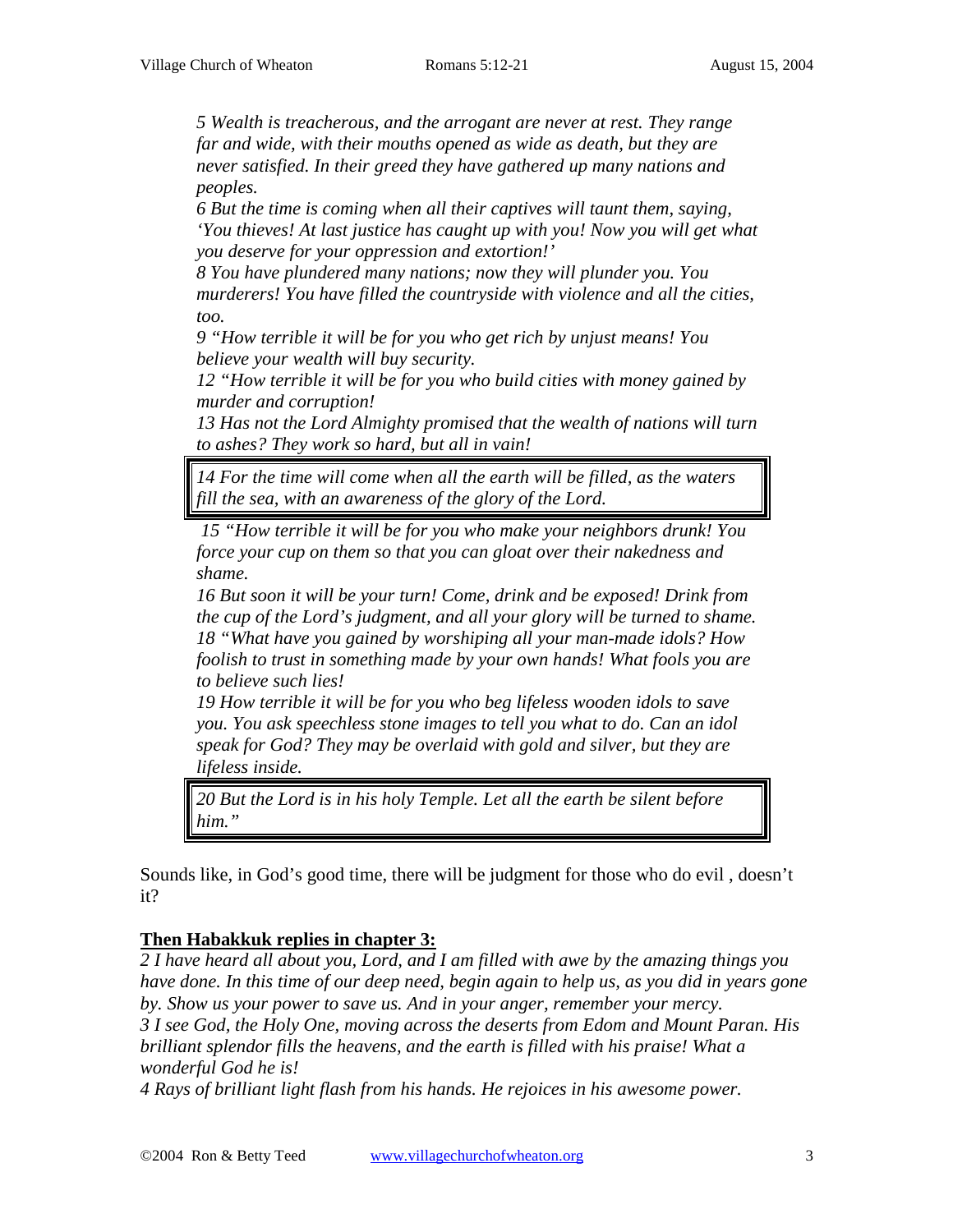*12 You marched across the land in awesome anger and trampled the nations in your fury. 13 You went out to rescue your chosen people, to save your anointed ones. You crushed the heads of the wicked and laid bare their bones from head to toe.* 

*14 With their own weapons, you destroyed those who rushed out like a whirlwind, thinking Israel would be easy prey.* 

*15 You trampled the sea with your horses, and the mighty waters piled high. 16 I trembled inside when I heard all this; my lips quivered with fear. My legs gave way beneath me, and I shook in terror. I will wait quietly for the coming day when disaster will strike the people who invade us.* 

*17 Even though the fig trees have no blossoms, and there are no grapes on the vine; even though the olive crop fails, and the fields lie empty and barren; even though the flocks die in the fields, and the cattle barns are empty,* 

*18 yet I will rejoice in the Lord! I will be joyful in the God of my salvation.* 

*19 The Sovereign Lord is my strength! He will make me as surefooted as a deer and bring me safely over the mountains.* 

I like what Eugene Peterson does with this verse in the contemporary translation, *The Message.* I wouldn't vouch for it being taken directly from the original Hebrew text, but I do think it gives us the same feeling in contemporary language that a reader in Habakkuk's day would have felt. He translates the just read verse 19 to read:

*I'm counting on God's rule to prevail, I take heart and gain strength. I run like a deer. I feel like I'm king of the mountain.*

So in chapter 1 we see Habakkuk unable to understand **why God is allowing all these bad things to happen**. Habakkuk just can't understand anything God is doing. Finally Habakkuk backs up and says, *"I'm just going to know that You are of purer eyes, and in that I'm going to rest."* Habakkuk then says at the end of chapter 3, *"If the figs don't grow and the fields don't produce, and nothing goes right, I'll still rejoice in the God of my salvation."* There's a song that relates to this verse and it goes like this:

> *"When you don't understand, When you can't trust His hand, Trust His heart."*

In other words Habakkuk is saying that when you can't understand things with your human mind. You are to back off the quicksand of your own misunderstanding and you get on the rock of the Word and the character of God. Is God just? Yes. Is God wise? Yes. Therefore, we should be comforted in the character of God and we must understand that we will never be able to unscramble all the mysteries of His infinite (immeasurable) mind in this life.

If we see a tragedy occur, such as people starving around the world, good people dying young, or any of so many other countless tragedies, many of us simply can't understand it. We can't understand how a good and loving God could allow such things to happen.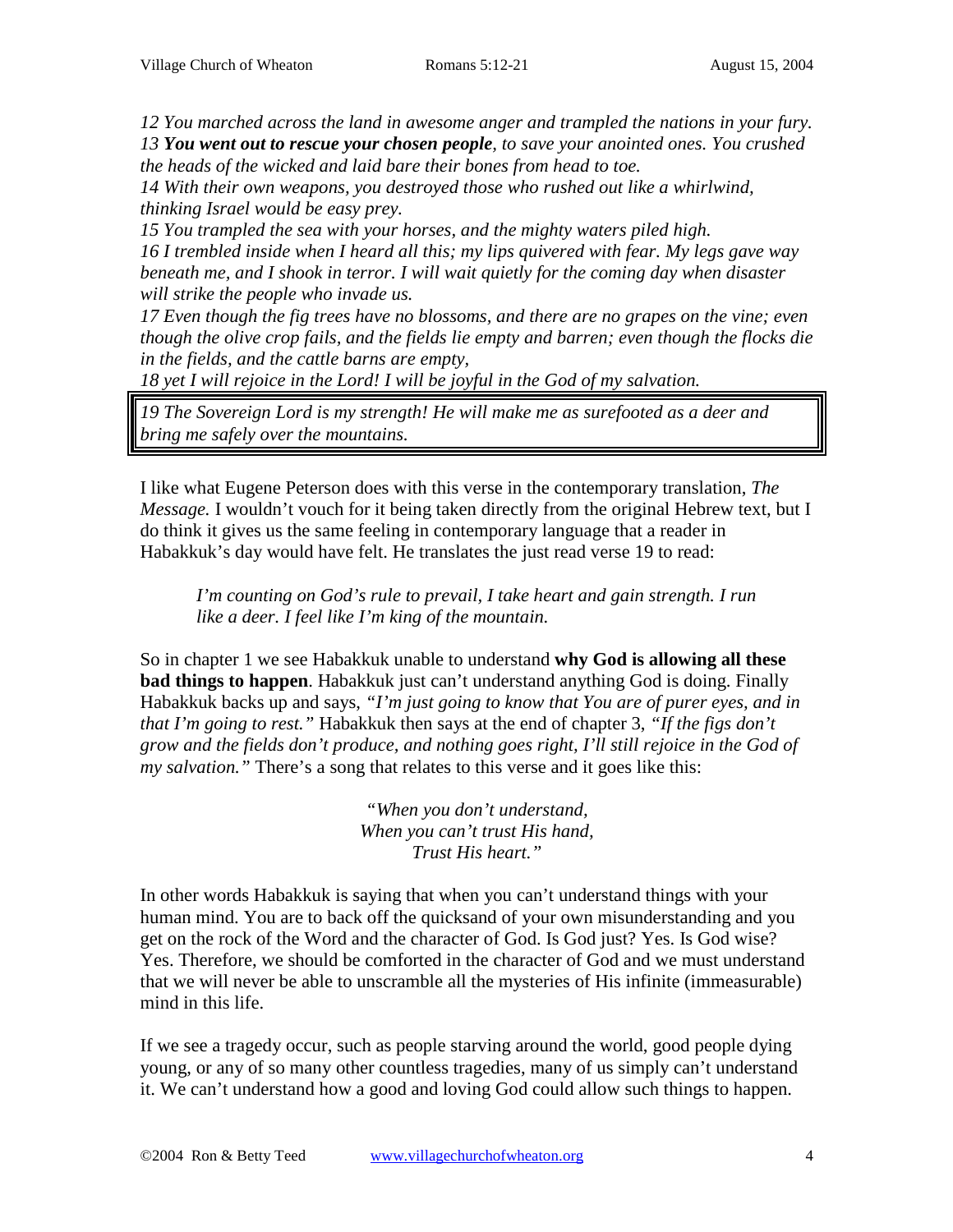We may not understand but God does. There are times when it may be necessary for God to use tragedy to bring the ultimate good. It may be necessary for God to break people in one way or another before they will turn to Him. We cannot possibly explain or understand the infinite mind of God. Why? Because we're not God. We simply need to trust in His divine will.

I must admit that I have nothing but pity for people who say things like, *"God wouldn't do this*," or *"God wouldn't do that,"* or *"I can't accept a God who would allow such things to happen to good people."* They're diminishing who God is. They're rejecting God because He doesn't think like they do. Why would anyone want God to be like them, with the same hidden weaknesses and inability to make things perfect? I thank God that He doesn't think like me. If God thought like me, He'd be as messed up as I can be, and what do you think that would mean for you? Well, I'll tell you what it would mean. One day I could love you and the next day I might hate you. One day I might trust you and the next day I might distrust you. One day I may want you around me and the next day I might not want you around me. So you had better hope that you die on one of the days you are favorable in my sight or I might just have you shipped off to Hell because I'm in a bad mood. You too should be grateful that God doesn't think like you or me or any other human being. Because God is God and thinks the way He does, He can be perfectly consistent, perfectly fair, perfectly loving, perfectly merciful, and perfectly just. No one can even begin to approach these characteristics of God, and because of who He is we should trust Him completely. One other thing these people are forgetting is that Satan and the presence of sin in the world are the cause of many of those *"bad things"* that happen. These people are blaming God for things Satan is doing.

There's a story about a young boy who was working a jigsaw puzzle on the floor with his father sitting next to him in a chair reading. After about 15 minutes of being frustrated with the puzzle, the boy looked up at his father and said, *"Daddy, I just can't do it. The pieces just don't fit together*." His father moved down next to him on the floor and within a few minutes was able to put the entire puzzle together. The boy looked at the puzzle and then looked at his father and said, *"Daddy, how did you do that?"* The father said, *"Son, the difference is that I see the whole picture and you can only see the pieces."*

That is exactly what we need to realize. With our finite minds we can only see the pieces of the puzzle of our lives. God sees the whole picture, that which is best for us in the long run. If people turn away from God, God may have to do something drastic to get that person to seek after Him. That's what He had to do to me. When I had all the money I could ever want I never had any use for God. In fact I was an atheist. He had to break me, take everything that I valued away from me before I fell on my knees in total despair and begged for His help. He gave it and we can save that story for another message. But at the time I couldn't understand why such terrible things had happened to me. Now I know it was the only thing that could have turned me toward God and Jesus Christ, and now that I have that personal relationship with Christ, I wouldn't trade it for all the money and/or power in the world. Now I have true wealth and power because my riches are in my heavenly bank account, and because I am one with Christ I have all the power of God available to me if I am faithful to His will for my life. That's all I need and in fact it's all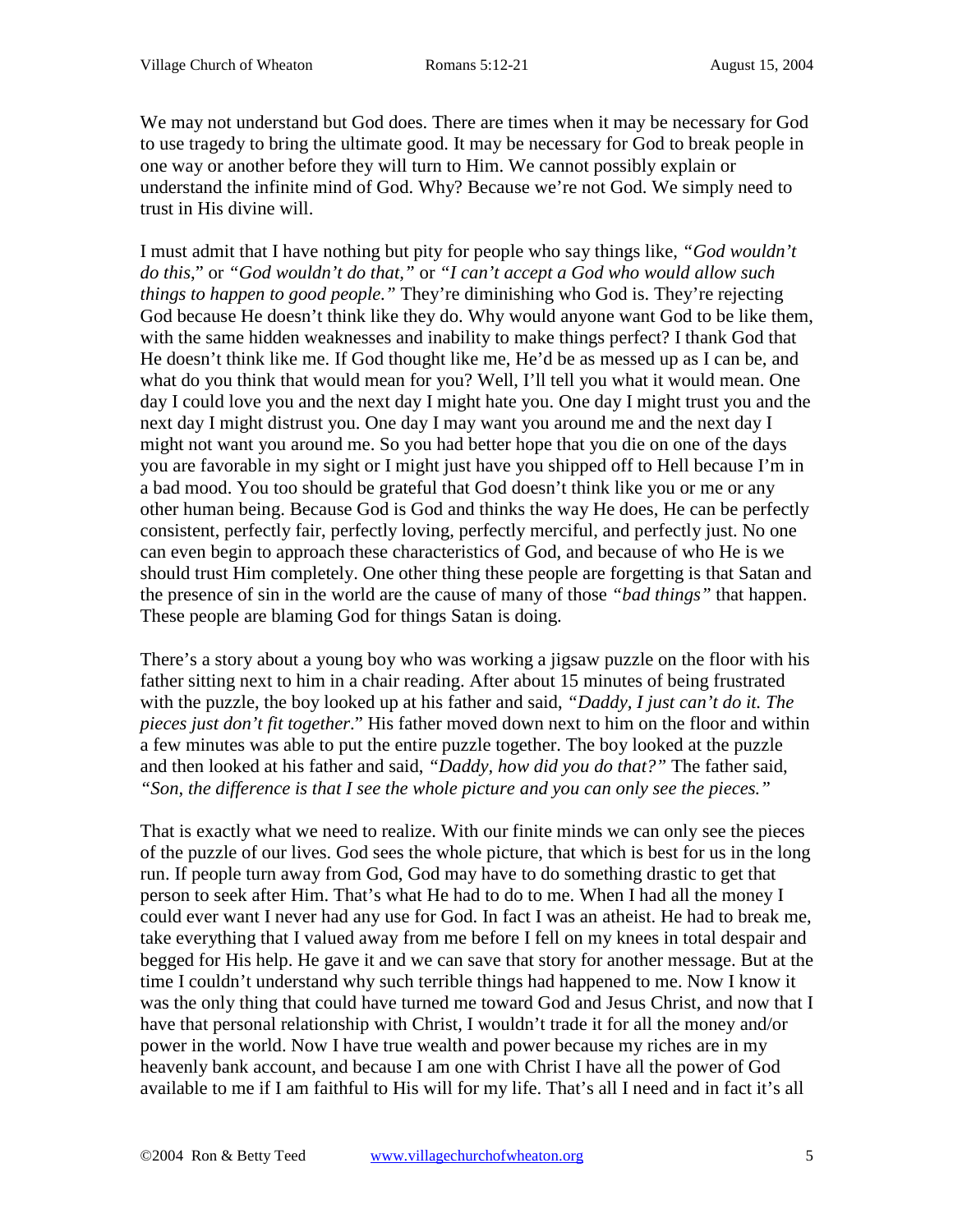#### anyone needs.

Now we've diverted from where we were in Romans 5:12 for some time and we need to get back to Adam and original sin. God had some options when Adam and Eve sinned. He could have just killed them. *"That's it, I've had enough from you, WHACK, you're dead."* But if God had done that we wouldn't be here, would we? God could have said, *"I've tried it with 2 human beings and that was two too many."* But God didn't do that and we believe He didn't do that because God is God. His characteristics include grace, mercy, and forgiveness. So it was just natural for God to have a *"plan B"* in place to cover the possibility that Adam and Eve would not pass the obedience test. And when that happened, God set about to prevent human beings from going to Hell in a state of sin, because Adam and Eve were just the first human beings to disobey God. People continued to disobey God all through the Old Testament times from Adam and Eve on. And God continued to provide for the forgiveness of their sin right up to the point where Jeremiah wrote the following in Jeremiah 8:15--9:5:

*We hoped for peace, but no peace came. We hoped for a time of healing, but found only terror.* 

*16 The snorting of the enemies' warhorses can be heard all the way from the land of Dan in the north! The whole land trembles at the approach of the terrible army, for it is coming to devour the land and everything in it cities and people alike.'* 

*17 "I will send these enemy troops among you like poisonous snakes you cannot charm," says the Lord. "No matter what you do, they will bite you, and you will die."* 

### *18 My grief is beyond healing; my heart is broken.*

*19 Listen to the weeping of my people; it can be heard all across the land. "Has the Lord abandoned Jerusalem?" the people ask. "Is her King no longer there?" "Oh, why have they angered me with their carved idols and worthless gods?" asks the Lord.* 

*20 "The harvest is finished, and the summer is gone," the people cry, "yet we are not saved!"* 

*21 I weep for the hurt of my people. I am stunned and silent, mute with grief.* 

*22 Is there no medicine in Gilead? Is there no physician there? Why is there no healing for the wounds of my people?* 

*1 Oh, that my eyes were a fountain of tears; I would weep forever! I would sob day and night for all my people who have been slaughtered. 2 Oh, that I could go away and forget them and live in a shack in the desert, for they are all adulterous and treacherous.* 

*3 "My people bend their tongues like bows to shoot lies. They refuse to stand up for the truth. And they only go from bad to worse! They care nothing for me," says the Lord.* 

*4 "Beware of your neighbor! Beware of your brother! They all take advantage of one another and spread their slanderous lies. 5 They all fool and defraud each other; no one tells the truth. With*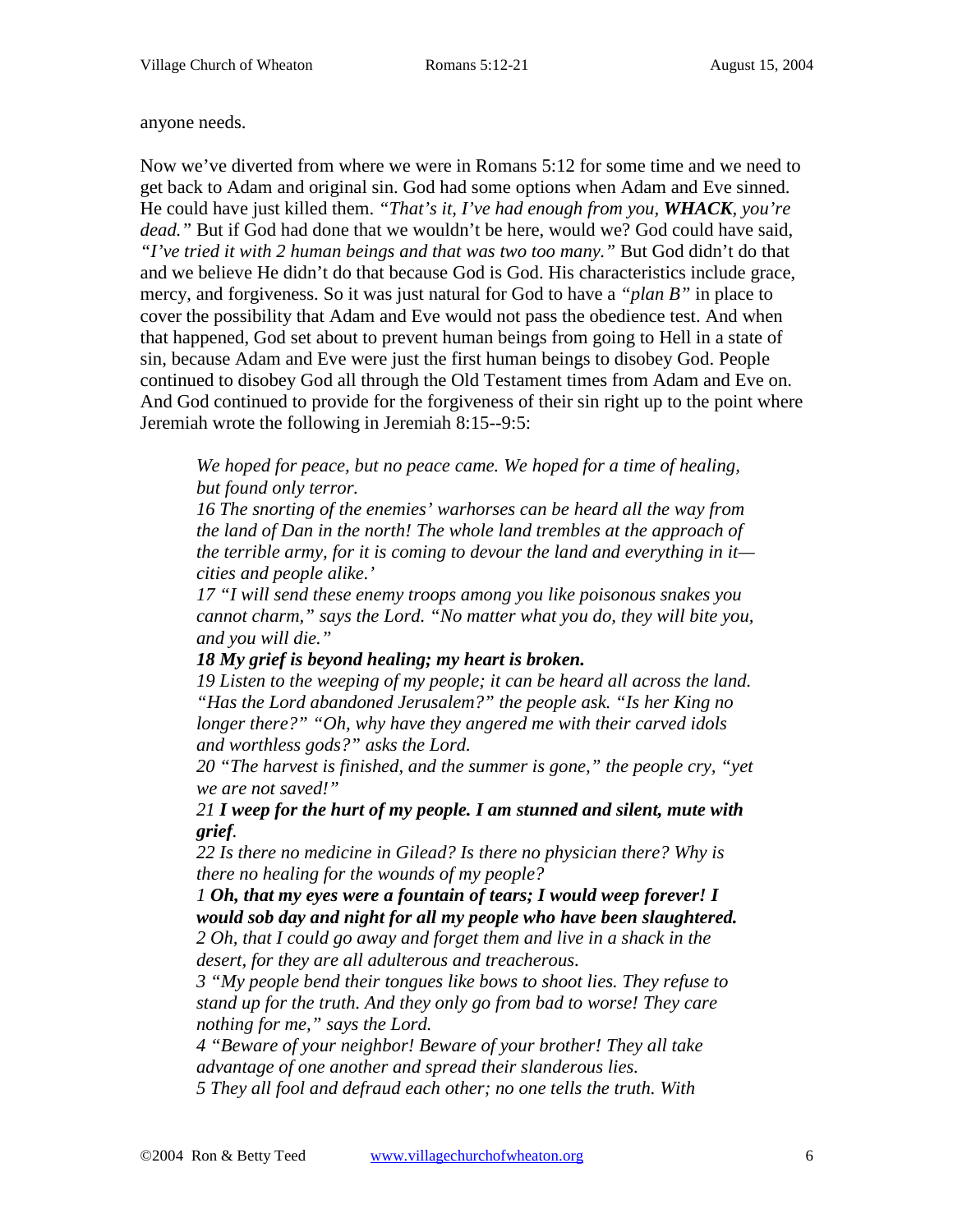*practiced tongues they tell lies; they wear themselves out with all their sinning.* 

This is Israel that God and Jeremiah are speaking of, God's chosen people in the Old Testament. What a sinful people. It was necessary to punish the people for their disobedience as any good parent does who knows what's best for their children. But does God get so angry with them that He takes away their opportunity for repentance and salvation? No, that is always possible for them. In fact, Peter says it so well in 2 Peter 3:9:

*The Lord isn't really being slow about his promise to return, as some people think. No, he is being patient for your sake.* **HE DOES NOT WANT ANYONE TO PERISH***, so he is giving more time for everyone to repent.* 

God is like a grieving parent whose child is self-destructing on drugs. He's saddened by what's happening to His children (Hosea 11), but always providing the opportunity for a way back if the person will only choose it and hoping that everyone will. Then Paul goes on in Romans 5:13,14 to say the following:

*Yes, people sinned even before the law was given. And though there was no law to break, since it had not yet been given, 14 they all died anyway—even though they did not disobey an explicit commandment of God, as Adam did. What a contrast between Adam and Christ, who was yet to come!* 

Now I don't believe it's necessary to spend much time here unless someone has some specific questions, because verse 13 simply illustrates that before the Law of God was given to Moses, before specific rules were given for obedience, people still died. Therefore, people didn't die because they broke one of God's rules. They died because of the sin nature within them. So we can gather from that, that God does not punish us for individual sins that we commit, He punishes us for the sin nature that we possess as human beings. And if we don't get rid of that sin nature through faith in Jesus Christ, then we carry it with us to our death and there is no way anyone with a sin nature is going to get into Heaven. So guess what the remaining alternative location might be? And God doesn't want anyone to have to go there, but the choice is ours alone.

Verse 14 is a reminder that Adam was a type of Christ in that one man's act affected all people. Because Adam and Eve disobeyed God, death is inevitable. It awaits us all. You can fear it or you can anticipate it. It can be the beginning of an even worse death in Hell without God, or it can be the beginning of eternal bliss in the presence of the living God and those who live in His presence. The choice is yours.

The idea that death came into the world through one man's sin, according to Romans 5:12, apparently presents a difficulty for the modern mind to understand. Our world has a real problem realizing that before they sinned, Adam and Eve were immortal, which means of course that they wouldn't have died. But the point that Paul is so rightly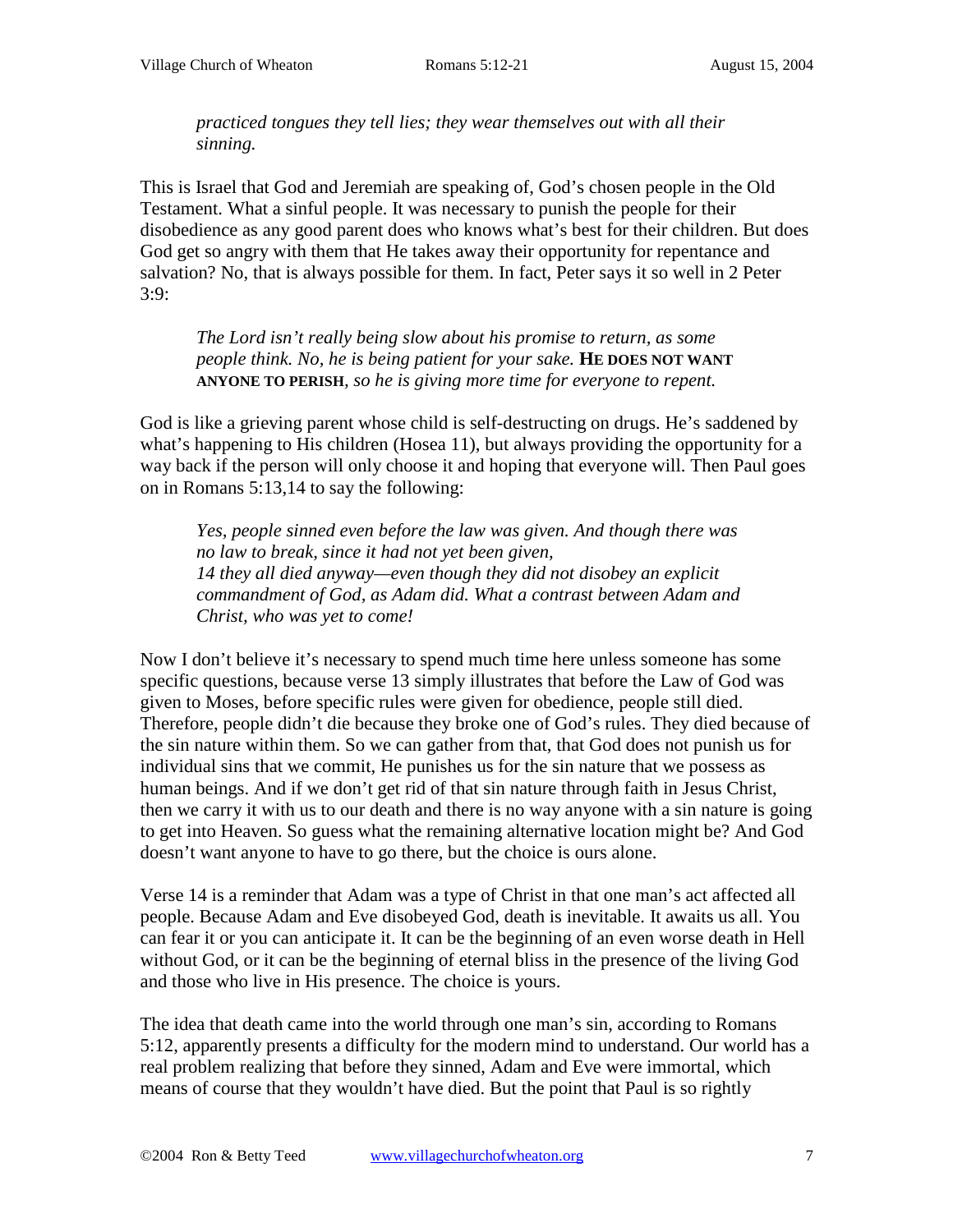emphasizing is that for the human race, with its desire to live forever, and having been made in God's image to enjoy everlasting fellowship with Him, death can never be just a physical event, that is, just an end to a living body, the cessation of life. Sin separates the human race from God and death is the final separation. Once a person dies their chance to be reconciled with God is no longer a possibility (Hebrews 9:27). That's why Paul writes in 1 Corinthians 15:56 that *"the sting of death is sin."* The horror of death is not for your physical body to die or your physical life to come to an end. The horror of death is to die in your sins and be separated from God forever in the place the Bible refers to as Hell. Sin and death are a contradiction of all that human beings in their hearts know themselves to be, and because of this people live in anxiety, fear, and despair.<sup>1</sup> Think about it.

Now let's move on to Romans 5:15-21:

*And what a difference between our sin and God's generous gift of forgiveness. For this one man, Adam, brought death to many through his sin. But this other man, Jesus Christ, brought forgiveness to many through God's bountiful gift.* 

*16 And the result of God's gracious gift is very different from the result of that one man's sin. For Adam's sin led to condemnation, but we have the free gift of being accepted by God, even though we are guilty of many sins.*  17 The sin of this one man, Adam, caused death to rule over us, but all *who receive God's wonderful, gracious gift of righteousness will live in triumph over sin and death through this one man, Jesus Christ.* 

*18 Yes, Adam's one sin brought condemnation upon everyone, but Christ's one act of righteousness makes all people right in God's sight and gives them life.* 

*19 Because one person disobeyed God, many people became sinners. BUT BECAUSE ONE OTHER PERSON OBEYED GOD, MANY PEOPLE WILL BE MADE RIGHT IN GOD'S SIGHT.*

*20 God's law was given so that all people could see how sinful they were. But as people sinned more and more, God's wonderful kindness became more abundant.* 

*21 So just as sin ruled over all people and brought them to death, now God's wonderful kindness rules instead, giving us right standing with God and resulting in eternal life through Jesus Christ our Lord.*

Death came to Adam and through Adam it came to all people. But death's power can be broken and Christ can break it. Christ can break the power of sin according to 2 Timothy 1:10:

*And now he has made all of this plain to us by the coming of Christ Jesus, our Savior, who broke the power of death and showed us the way to everlasting life through the Good News.* 

Now unless you plan on preparing a theological paper on Romans 5, we need not spend a

<sup>|&</sup>lt;br>| Caird, G.B., *New Testament theology* (Oxford, Clarendon Press), 1995. P.83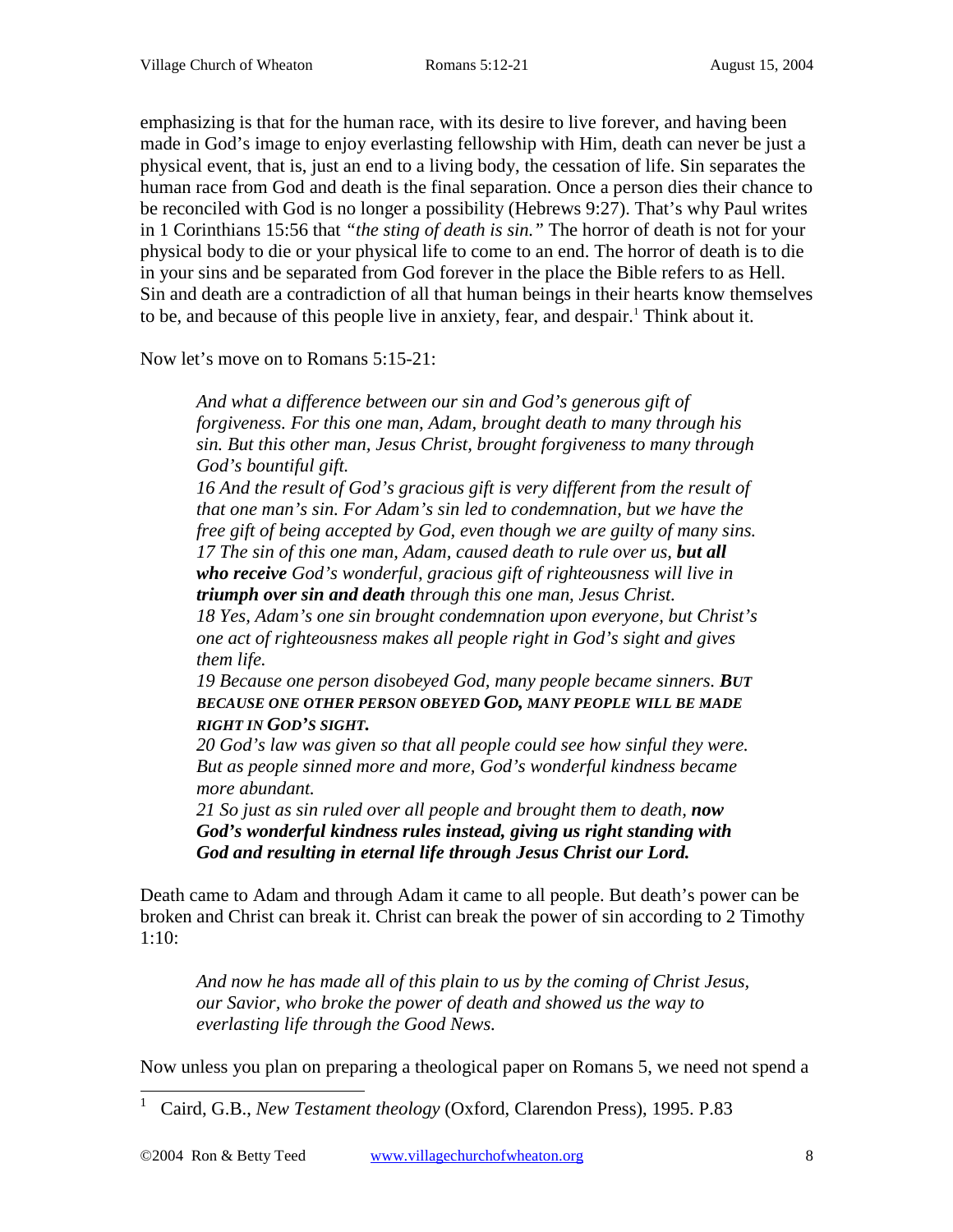whole lot of time on verses 15-19. The important thing here is that you get the basic concept that God's grace and the work of Jesus overpowers the consequence of sin. God is a transformer of human life. Aren't you glad to know that in Jesus Christ you can become something different from what you were? Aren't you glad that salvation can produce a total change in you? It turns a pauper into a prince and a slave into a king; a dead person into a living person.

Verses 20 and 21, however, need a bit of clarifying. Verse 20 says: *God's law was given so that all people could see how sinful they were. But as people sinned more and more, God's wonderful kindness became more abundant.* You might be thinking, *"Wait a minute. Are you saying that God gave the Law so that sin would increase?"* That's right. God gave specific laws to identify specific transgressions. He wanted to give the sin nature a place to operate because He wanted to make it very very clear to all of humanity that they were sinners. The Law, and basically for our purposes when we refer to the Law we're referring to the Ten Commandments, made evident how desperately we all need God's forgiveness. Not only does the Law identify specific transgressions against which people see themselves as sinners, but the Law even stimulates sin. Imagine a child walking down the street and seeing a sign on a neighbor's lawn that says, "DO NOT PICK THE FLOWERS." That little kid wouldn't have thought of picking the flowers until he saw the sign.

I'm also reminded of the little old lady who went to the board of elders of the church objecting to the pastor reading the Ten Commandments in church because it puts so many ideas into peoples' minds. The Law showed people that they were sinners and if they still didn't get it, it even stimulated sin, so that people would see that they are sinners. I'm sure none of you are like me but perhaps you can relate to this. When my parents told me I couldn't do something it was usually the very next thing that I did. If Betty tells me I can't do something I usually do it anyhow but hope that she doesn't find out. And in all fairness, if I tell Betty she can't do something, that shows me a side of Betty that I don't often see. It is not uncommon for rules and laws to stimulate people to do things that those rules and laws dictate they not do.

The Law made evident how much we needed righteousness, and when we received that righteousness, we were changed and then the Law became the standard of behavior that we desire with all our heart to keep. To the sinner the Law becomes evident in sin. To the person that has been given the righteousness of Jesus, it becomes the desire of their heart. To the unsaved person the Law excites sin, to the saved person it restrains sin. Pretty amazing, isn't it? Then Paul summarizes this entire chapter in Romans 5:21: *So just as sin ruled over all people and brought them to death, now God's wonderful kindness rules instead, giving us right standing with God and resulting in eternal life through Jesus Christ our Lord.*

Sin reigned in death; grace reigns in new life. Grace met sin head on and defeated it. Grace becomes the dominant power. Notice how the chapter ends*: through Jesus Christ our Lord*. It's all there in Him. And it's why the apostle, Peter, can say in Acts 4:12: